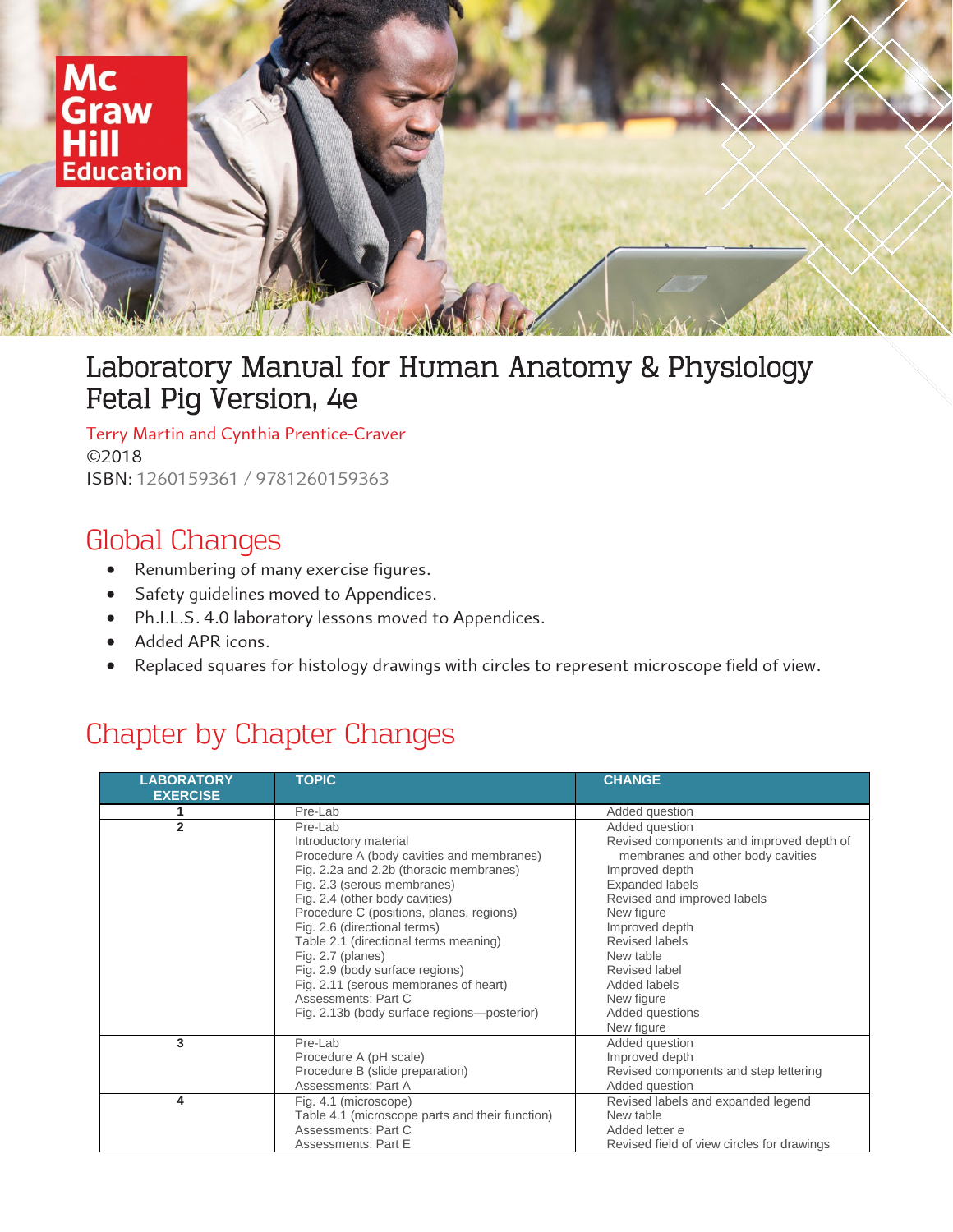| 5  | Materials Needed                                                          | Suggestion for prepared slides                                     |
|----|---------------------------------------------------------------------------|--------------------------------------------------------------------|
|    | Introductory material                                                     | Revised and improved depth of plasma                               |
|    | Assessments: Part C                                                       | membrane structure and transport                                   |
|    | Fig. 5.5 (cellular components)                                            | Revised field of view circles for drawings;                        |
|    |                                                                           | added question                                                     |
|    |                                                                           | Revised components                                                 |
| 6  | Procedure B (osmosis)                                                     | Improved depth                                                     |
|    | Procedure C (hyper-, hypo-, iso- tonic)                                   | New Alternate Activity                                             |
|    | Fig. 6.3 (apparatus for alternative activity)                             | New drawing                                                        |
|    | Procedure D (filtration)                                                  | Improved depth                                                     |
|    | Assessments: Part D                                                       | <b>Expanded Critical Thinking</b>                                  |
| 7  | Pre-Lab                                                                   | Added questions                                                    |
|    | Introductory material                                                     | Revised and improved depth                                         |
|    | Procedure (cell cycle)                                                    | Revised components; new Learning                                   |
|    | Fig. 7.2, 7.3, 7.4, 7.5 (cell cycle)                                      | <b>Extension Activity</b>                                          |
|    | Fig. 7.6 (onion root tip cells)                                           | Revised legends and labels                                         |
|    | Fig. 7.7 (human chromosomes)                                              | New figure                                                         |
|    | <b>Assessments: Part B</b>                                                | Revised and improved legend                                        |
|    |                                                                           | Revised field of view circles for drawings                         |
| 8  | Pre-Lab                                                                   | Added question                                                     |
|    | Introductory material<br>Procedure (epithelial tissues)                   | Revised and improved depth of epithelial<br>tissue characteristics |
|    | Figure 8.1d and 8.1e                                                      | <b>Expanded directions</b>                                         |
|    | Assessments: Part A                                                       |                                                                    |
|    | Assessments: Part B and Part C                                            | Revised leader lines                                               |
|    |                                                                           | Revised field of view circles for drawings<br>Added questions      |
| 9  | Introductory material                                                     |                                                                    |
|    |                                                                           | Expanded to include embryonic tissue                               |
|    | Procedure (connective tissues)<br>Figure 9.1a (areolar connective tissue) | <b>Expanded directions</b><br><b>Added label</b>                   |
|    | Figure 9.1c (reticular connective tissue) and                             | <b>Updated labels</b>                                              |
|    | Figure 9.1k (blood)                                                       | Replaced micrograph and revised labels                             |
|    | Figure 9.1f (elastic connective tissue)                                   | Expanded components                                                |
|    | Table 9.1 (connective tissues and function)                               | New table                                                          |
|    | Table 9.3 (cells in connective tissues)                                   | Revised field of view circles for drawings                         |
|    | Assessments: Part A                                                       | Revised components and added question                              |
|    | Assessments: Part C                                                       |                                                                    |
| 10 | Introductory material                                                     | Improved depth for each muscle type                                |
|    | Figure 10.1c (cardiac muscle)                                             | Added label and revised leader lines                               |
|    | Figure 10.2 (nervous tissue)                                              | Revised labels and leader lines                                    |
|    | Assessments: Part A                                                       | Revised field of view circles for drawings                         |
|    | Assessments: Part B                                                       | Added question                                                     |
| 11 | Introductory material                                                     | Revised components                                                 |
|    | Procedure (integumentary system)                                          | Expanded components                                                |
|    | Figure 11.5e (base of two hair structures)                                | Replaced micrograph                                                |
|    | Assessments: Part A and Part E                                            | Revised and expanded components                                    |
| 12 | Introductory material                                                     | Improved depth of function, matrix, cells                          |
|    | Procedure (bone structure and classification)                             | Revised components and improved depth of                           |
|    | Figure 12.3 (long bone structures)                                        | cartilages and compact bone and long bone                          |
|    | Figure 12.5 and Figure 12.11 (anatomy of bone)                            | structures                                                         |
|    | Figure 12.6b (spongy bone) and Figure 12.12                               | Expanded legend                                                    |
|    | (compact bone)                                                            | Revised and added leader lines and labels                          |
|    | Assessments: Part A                                                       | New figures                                                        |
|    |                                                                           | Revised and expanded components                                    |
| 13 | Pre-Lab                                                                   | Added questions                                                    |
|    | Figure 13.2 (bone features)                                               | Added labels                                                       |
| 14 | Pre-Lab                                                                   | Added questions                                                    |
|    | Procedure (skull)                                                         | Revised and added components                                       |
|    | Figure 14.1, 14.2, 14.4, 14.5, 14.11 (skull)                              | <b>Added labels</b>                                                |
|    | Figure 14.3 (mandible)                                                    | New figure                                                         |
|    | Figure 14.11 (lateral view of skull)                                      | Added term to label                                                |
|    | Assessments: Part A and Part D                                            | Added questions                                                    |
| 15 | Introductory material                                                     | Improved clarity on axial skeleton                                 |
|    | Procedure A (vertebral column)                                            | <b>Expanded components</b>                                         |
|    | Figure 15.3 (articulation of atlas and axis)                              | New figure<br>Added labels                                         |
|    | Figure 15.4 (vertebrae features) and Figure 15.5<br>(sacrum and coccyx)   |                                                                    |
|    | Assessments: Part B and Figure 15.10                                      | Added question and new figure<br>Added labels                      |
|    | Figure 15.11 (thoracic cage)                                              |                                                                    |
| 16 | Figure 16.8 (elbow) and Figure 16.9 (shoulder)                            | Added labels                                                       |
| 17 | Pre-Lab                                                                   | Added question                                                     |
|    | Introductory material                                                     | Expanded components                                                |
|    | Procedure A (pelvic girdle) and Procedure B                               | Added components                                                   |
|    | (lower limb)                                                              | <b>Added labels</b>                                                |
|    | Figure 17.2 (hip bone) and Figure 17.3 (femur)                            | New figure                                                         |
|    | Figure 17.11 (coxal bone)                                                 |                                                                    |
| 19 | Introductory material                                                     | Revised and expanded component on                                  |
|    | Figure 19.1 (joint classification)                                        | cartilaginous joints                                               |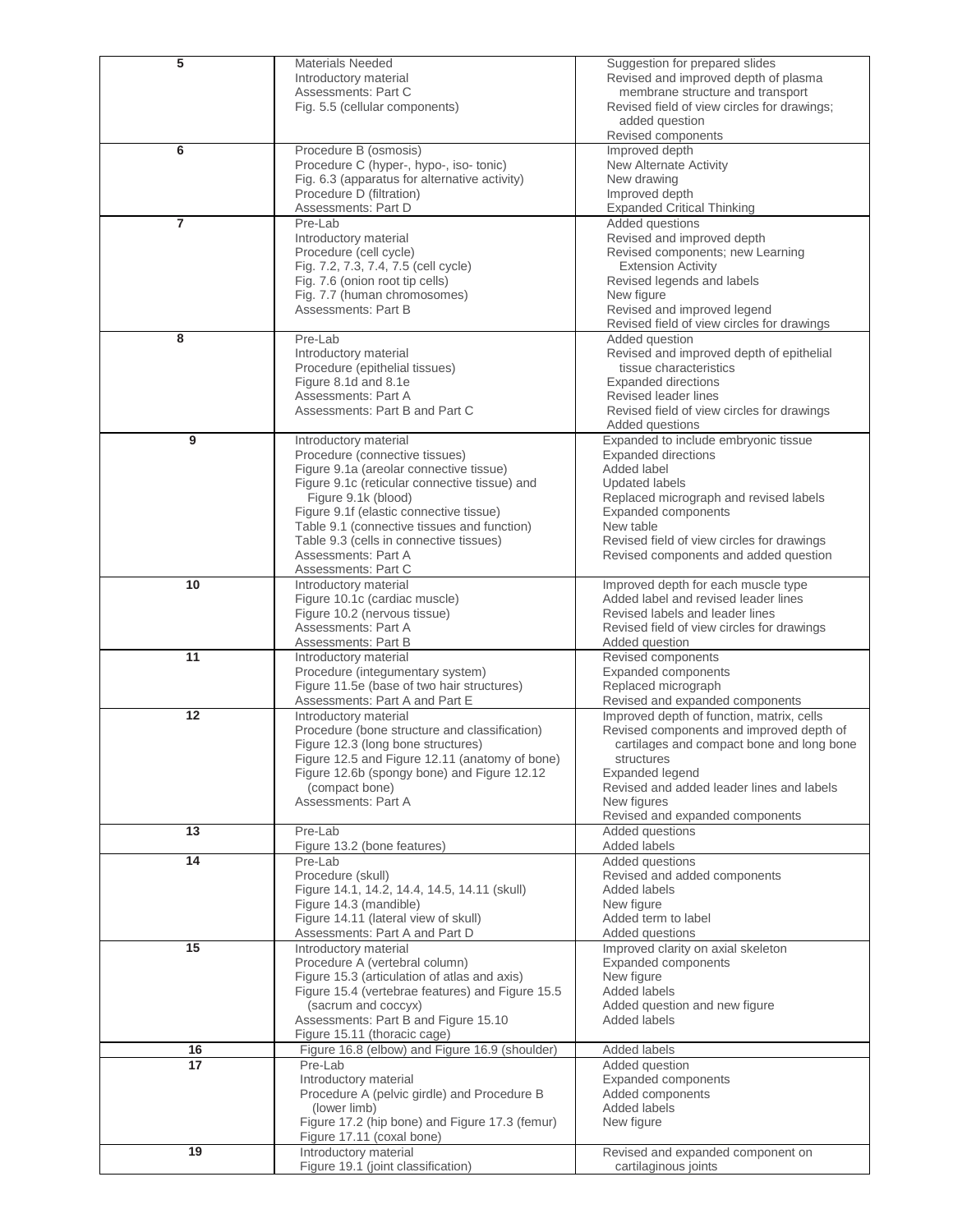|     |                                                                                                 | New figure                                                                         |
|-----|-------------------------------------------------------------------------------------------------|------------------------------------------------------------------------------------|
| 20  | Introductory material                                                                           | Improved depth on origin, insertion, action,                                       |
|     | Procedure (skeletal muscle)                                                                     | shape                                                                              |
|     | Figure 20.1 (skeletal muscle arrangement)                                                       | Expanded and added components<br>Revised leader lines for endomysium               |
| 21  | Figure 21.1 (student lab system setup) and                                                      | Replaced figures                                                                   |
|     | Figure 21.2 (display window setup)                                                              | Revised and updated components                                                     |
|     | Table 21.1 (display tools for analysis) and                                                     |                                                                                    |
|     | Figure 21.5 (dynamometers or pump bulb)                                                         |                                                                                    |
| 22  | Pre-Lab                                                                                         | Added question                                                                     |
|     | Procedure (head and neck)                                                                       | Added muscles                                                                      |
|     | Figure 22.1 (facial expression)<br>Table 22.1 (facial expression), Table 22.2                   | Added labels                                                                       |
|     | (mastication), Table 22.3 (head and neck),                                                      | Expanded components; include innervation of<br>muscles                             |
|     | Table 22.4 (hyoid and larynx)                                                                   | Added labels                                                                       |
|     | Figure 22.7 (anterior head) and Figure 22.8                                                     | Added questions and updated numbering                                              |
|     | (lateral head)                                                                                  | Added column for innervation and added                                             |
|     | Assessments: Part B                                                                             | question                                                                           |
|     | Assessments: Part C                                                                             |                                                                                    |
| 23  | Figure 23.2 (anterior chest, shoulder, arm) and<br>Figure 23.3 (posterior chest, shoulder, arm) | Added labels and revised components<br>Expanded components; innervation of muscles |
|     | Table 23.1 (respiration), Table 23.2 (pectoral                                                  | Added questions                                                                    |
|     | girdle), Table 23.3 (arm), Table 23.4                                                           | Added column for innervation                                                       |
|     | (forearm), table 23.5 (hand)                                                                    |                                                                                    |
|     | Assessments: Part A and Part E                                                                  |                                                                                    |
|     | Assessments: Part D                                                                             |                                                                                    |
| 24  | Pre-Lab<br>Table 24.1 (vertebral column), Table 24.2                                            | Added question<br>Expanded components; innervation of muscles                      |
|     | (abdominal wall), Table 24.3 (pelvic floor)                                                     | <b>Added labels</b>                                                                |
|     | Figure 24.2 (abdominal wall)                                                                    |                                                                                    |
| 25  | Figure 25.1 (hip and thigh)                                                                     | Revised (a) and added figure (b)                                                   |
|     | Procedure (hip and lower limb)                                                                  | Expanded components                                                                |
|     | Figure 25.3 (posterior hip and thigh)                                                           | Revised and added labels                                                           |
|     | Figure 25.4 (deep hip) and Figure 25.7<br>(posterior right leg)                                 | Added labels                                                                       |
|     | Table 25.1 (thigh), Table 25.2 (leg), Table 25.3                                                | Expanded components; innervation of muscles<br>Replaced figure                     |
|     | (foot)                                                                                          | <b>Added labels</b>                                                                |
|     | Figure 25.5 (anterior thigh)                                                                    | Added column for innervation                                                       |
|     | Figure 25.10 (posterior hip and thigh) and                                                      | Added question                                                                     |
|     | Figure 25.11 (leg)                                                                              |                                                                                    |
|     | Assessments: Part C<br>Assessments: Part D                                                      |                                                                                    |
| 26  | <b>Learning Outcomes</b>                                                                        | Added Learning Outcome O4                                                          |
|     | Pre-Lab                                                                                         | Added question                                                                     |
|     | Figure 26.1 (posterior torso) and Figure 26.4                                                   | Replaced images and updated terminology                                            |
|     | (lateral shoulder and upper limb), Figure                                                       | Updated terminology                                                                |
|     | 26.3b (anterior lower torso)                                                                    | Added question                                                                     |
|     | Figure 26.2b (lateral head and neck), Figure<br>26.2c (posterior head and neck), Figure 26.3    |                                                                                    |
|     | (anterior torso), Figure 26.9 (anterior view)                                                   |                                                                                    |
|     | Assessments: Part C                                                                             |                                                                                    |
| 27  | Procedure A (nervous tissue), Figure 27.5                                                       | Updated terminology                                                                |
|     | (ganglion and sensory neurons), Figure 27.9                                                     | Revised field of view circles for drawings                                         |
|     | (peripheral nerve)<br>Assessments: Part C and Part D                                            |                                                                                    |
| 28  | Introductory material and Procedure B                                                           | Updated terminology                                                                |
|     | (structure of spinal cord)                                                                      | Updated and expanded components                                                    |
|     | Figure 28.1 (meninges of spinal cord), Figure                                                   | <b>Expanded components</b>                                                         |
|     | 28.2 (cadaver cervical spinal cord), Figure                                                     | <b>Added labels</b>                                                                |
|     | 28.3 (spinal cord cross section), Figure 28.4                                                   | Added questions                                                                    |
|     | (spinal cord tracts), Figure 28.6 (transverse<br>view spinal cord)                              |                                                                                    |
|     | Table 28.1 (nerve plexuses)                                                                     |                                                                                    |
|     | Figure 28.7 (cervical plexus), Figure 28.11                                                     |                                                                                    |
|     | (lumbar plexus), Figure 28.12 (sacral plexus),                                                  |                                                                                    |
|     | Figure 28.14 (micrograph spinal cord)                                                           |                                                                                    |
|     | Assessments: Part C and Part D                                                                  |                                                                                    |
| 30  | Procedure A: Cranial meninges<br>Figure 30.4 (transverse section of brain) and                  | Expanded components<br><b>Added labels</b>                                         |
|     | Figure 30.6 (median section of brain)                                                           | Expanded components                                                                |
|     | Table 30.1 (brain regions and functions)                                                        |                                                                                    |
| 31B | Figure 31B.2 (electrode placement)                                                              | Revised component                                                                  |
| 32  | Procedure (dissection of sheep brain)                                                           | Expanded components to improve depth                                               |
|     | Figure 32.5 (median section sheep brain),                                                       | Revised and added labels                                                           |
|     | Figure 32.7 (frontal section human brain),                                                      |                                                                                    |
|     | Figure 32.8 (median section sheep brain)                                                        |                                                                                    |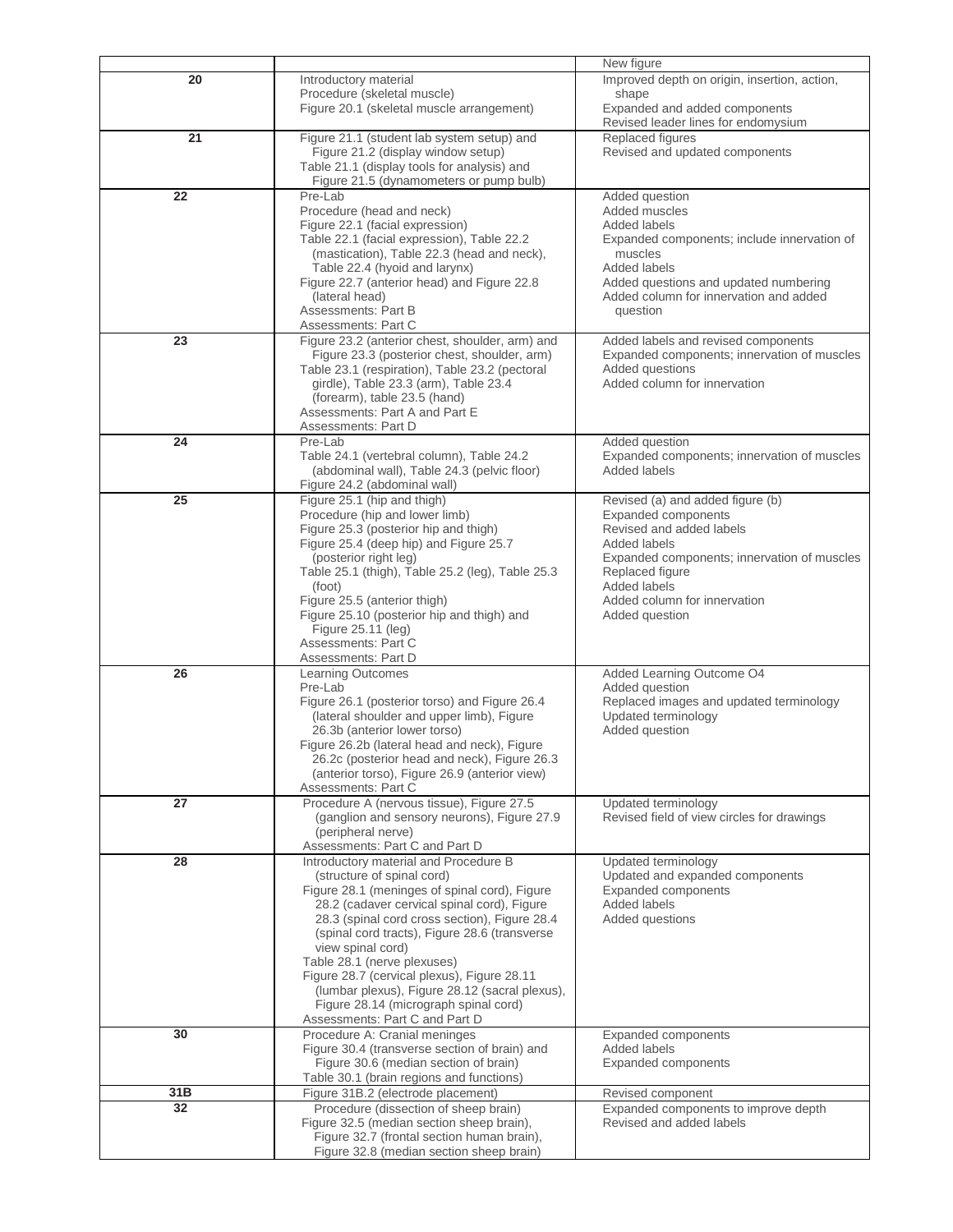| 33 | <b>Learning Outcomes</b>                                                                  | Revised Learning Outcome O2; added                                            |
|----|-------------------------------------------------------------------------------------------|-------------------------------------------------------------------------------|
|    | Pre-Lab                                                                                   | Learning Outcome O4                                                           |
|    | Procedure B (tactile localization)                                                        | Added question                                                                |
|    | Assessments: Part B (tactile localization) and<br>Part C (two-point threshold)            | Revised and replaced material<br>Added table for organization and revised and |
|    | Assessments: Part D                                                                       | added components                                                              |
|    |                                                                                           | Updated Learning Outcome connection                                           |
| 34 | Figure 34.2 (smell structures)                                                            | Revised label and leader lines                                                |
| 35 | Procedure A (structure and function of eye)                                               | Expanded components and added depth                                           |
|    | Figure 35.3 (eye structures)                                                              | Added label                                                                   |
|    | Procedure B (eye dissection)                                                              | Expanded components                                                           |
|    | Figure 35.8 (cow eye dissection) and Figure<br>35.14 (cow eye dissection)                 | New figures                                                                   |
| 37 | Figure 37.11 (spiral organ structures)                                                    | Replaced micrograph and revised labeling                                      |
| 38 | Figure 38.4 (dynamic equilibrium structures)                                              | Revised components                                                            |
|    | Figure 38.6 (crista ampullaris)                                                           | Replaced micrograph and revised labeling                                      |
| 39 | Learning Outcomes                                                                         | Revised Learning Outcome O2 and added                                         |
|    | Introductory material                                                                     | Learning Outcome O4                                                           |
|    | Procedure (endocrine gland histology)                                                     | Revised and improved depth of relationship                                    |
|    | Table 39.1 (endocrine hormones and functions)<br>Figure 39.3 (anterior lobe), Figure 39.4 | between hypothalamus-pituitary-thyroid<br>Expanded and improved depth         |
|    | (posterior lobe), Figure 39.6 (thyroid gland),                                            | New table                                                                     |
|    | Figure 39.12 (pancreas)                                                                   | Replaced micrographs and revised labeling                                     |
|    | Figure 39.13 (ovary structure), Figure 39.14                                              | New figures and micrographs                                                   |
|    | (ovary), Figure 39.15 (testes structure)                                                  | Revised field of view circles for drawings                                    |
|    | Assessments: Part A<br>Assessments: Part B and Part C                                     | Revised components<br>New assessment and questions                            |
|    | Assessments: Part D                                                                       |                                                                               |
| 40 | Figure 40.1 (normal stained pancreas) and                                                 | Replaced micrographs and revised labeling                                     |
|    | Figure 40.4 (pancreas with diabetes mellitus)                                             | Revised field of view circles for drawings                                    |
|    | Assessment: Part C                                                                        |                                                                               |
| 41 | Pre-Lab and introductory material                                                         | Updated terminology<br>Revised component                                      |
|    | Table 41.1 (cellular components of blood)<br>Assessment: Part C                           | Added question                                                                |
| 42 | Learning Outcomes                                                                         | Added new Learning Outcome O4                                                 |
|    | Pre-Lab                                                                                   | Added question                                                                |
|    | Introductory material                                                                     | Revised and improved depth                                                    |
|    | Figure 42.1 (oxyhemoglobin dissociation)                                                  | New figure                                                                    |
| 43 | Assessments: Part A and Part B                                                            | Added questions                                                               |
|    | Pre-Lab<br>Introductory material                                                          | Added question<br>Improved depth                                              |
|    | Figure 43.2 (agglutination reaction)                                                      | Revised legend and label                                                      |
| 44 | Procedure A (human heart) and Procedure B                                                 | Revised and expanded components                                               |
|    | (dissection of sheep heart)                                                               |                                                                               |
| 45 | Pre-Lab                                                                                   | Added question                                                                |
|    | Introductory material<br>Table 45.1 (ECG components) and Figure 45.3                      | Revised components<br>Expanded components                                     |
|    | (ECG components)                                                                          | Added questions                                                               |
|    | Assessments: Part C and Part E                                                            |                                                                               |
| 47 | Introductory material                                                                     | Improved depth on characteristics of arteries                                 |
|    | Figure 47.2 (neurovascular bundle)                                                        | and veins                                                                     |
|    | Procedure C (arterial system)<br>Figure 47.10a, 47.10c, 47.10d (arteries), 47.13          | New figure and micrograph<br>Added and expanded components                    |
|    | (thoracic wall veins), Figure 47.15a (veins)                                              | New figures                                                                   |
|    | Procedure D (venous system)                                                               | Added and expanded components                                                 |
|    | Assessments: Part A                                                                       | Revised field of view circles for drawings                                    |
|    | Assessments: Part D                                                                       | Added question                                                                |
| 49 | Introductory material                                                                     | Improved depth on pharyngeal tonsils                                          |
|    | Figure 49.5 (lymphatic vessels, nodes, organs)<br>Figure 49.11a (tonsils)                 | Revised figure<br>New figure                                                  |
|    | Assessments: Part B                                                                       | Revised field of view circles for drawings                                    |
|    | Assessments: Part D                                                                       | Added questions                                                               |
| 50 | Pre-Lab                                                                                   | Added question                                                                |
|    | Introductory material                                                                     | Expanded components                                                           |
|    | Procedure A (respiratory organs)                                                          | Added and expanded components                                                 |
|    | Figure 50.3 (larynx) and Figure 50.5 (lower<br>respiratory system)                        | Revised and added labels<br><b>Expanded components</b>                        |
|    | Procedure B (respiratory tissues)                                                         | Replaced micrograph and labels                                                |
|    | Figure 50.9 (human lung tissue)                                                           | Revised label                                                                 |
|    | Figure 50.10 (human lung tissue)                                                          | Revised field of view circles for drawings                                    |
| 51 | Assessments: Part B                                                                       |                                                                               |
|    | Introductory material<br>Table 51.1 (muscles of respiration)                              | Revised and improved depth on respiratory<br>passages                         |
|    | Assessments: Part C                                                                       | Revised for distinction                                                       |
|    |                                                                                           | Added question                                                                |